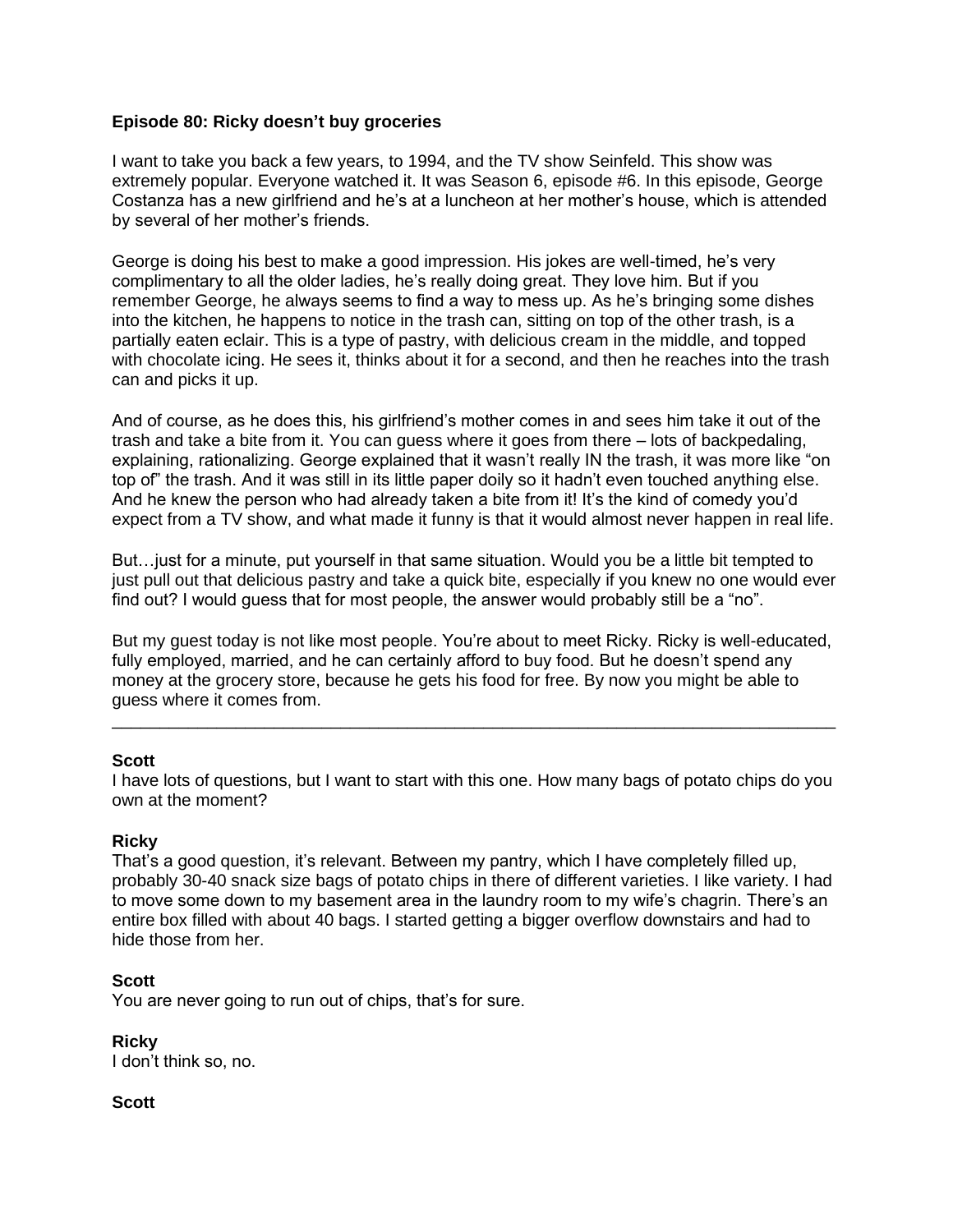I want to talk about how this whole thing began. I understand it started when you were working in a restaurant.

## **Ricky**

Yeah so throughout college, like most people, I got into the restaurant industry. What happened was sometimes I'd get to work a little bit hungry and then you get even hungrier while you're working. So you're bussing tables and you're taking plates away and you'd be surprised at the food waste of people. Just leaving all this good stuff on their plate. As long as it wasn't like a soup, for some reason I do have boundaries with that. If it was like a steak I'd cut off the part that the customer was enjoying and then I would have it. So I was starting to eat things like shrimp, chicken, salmon, even burgers or leftover fries, for free.

While I was working in the restaurant industry, it was pretty good money tip wise anyways, but then I was starting to not have to buy food. So that was great, I would be around people after shift and they'd be paying for their food and here I am eating off people's plates for free. So it was kind of satisfying in the sense that I'm pretty frugal so I was able to save money, but it became this weird sense of adventure which I also linked to diving. It's almost like, for lack of a better term, you're hunting for food. You're looking around and you're trying to find stuff, and it's kind of fun. I know some of the listeners can understand what I'm talking about because I was not the only one who did this in the restaurant industry. I thought I was and I thought I was weird. Then when I started telling people or people saw me, I would say more people eat off plates than you think.

## **Scott**

I would not have guessed that. Really?

### **Ricky**

Yeah and definitely when food comes out to your table, and maybe there's french fries on it. Maybe a french fry or two will go missing on the way to the table, but of course most people see that as different since it just came out of the kitchen.

## **Scott**

Do you remember the first time you did that? Like was it something that just looked really good and you thought, "Man, I'm just gonna go ahead and do that"?

## **Ricky**

Yeah. It was a burger. It was a person who took a couple bites out of it and said they don't want it. So I was taking it to the back and was about to throw away what I perceive as a full size burger. I was thinking, "You know, if I was sitting down with a friend, and they were gonna say they didn't want this burger, would I eat it?" The answer was yes. I don't really know this customer that well but I had a little bit of rapport with them, I'd met them and they don't look too dirty. So I ended up trying it. I'll say this, full disclosure, I did this for years. I was in the restaurant industry for 5 or 6 years. I never once got sick, at least food poisoning wise, and it got pretty bad near the end. I was eating a lot of food. That was the introduction with that mindset of, "would I do this with a friend or family member?" If it was 'yes' then I'd do it. That's what I mean, not to be redundant, but take soup. I probably wouldn't eat my friend or family members soup. I don't know why, there's something with the liquid.

## **Scott**

Yeah, yeah. There's the potential for a little bit of backwash there, right?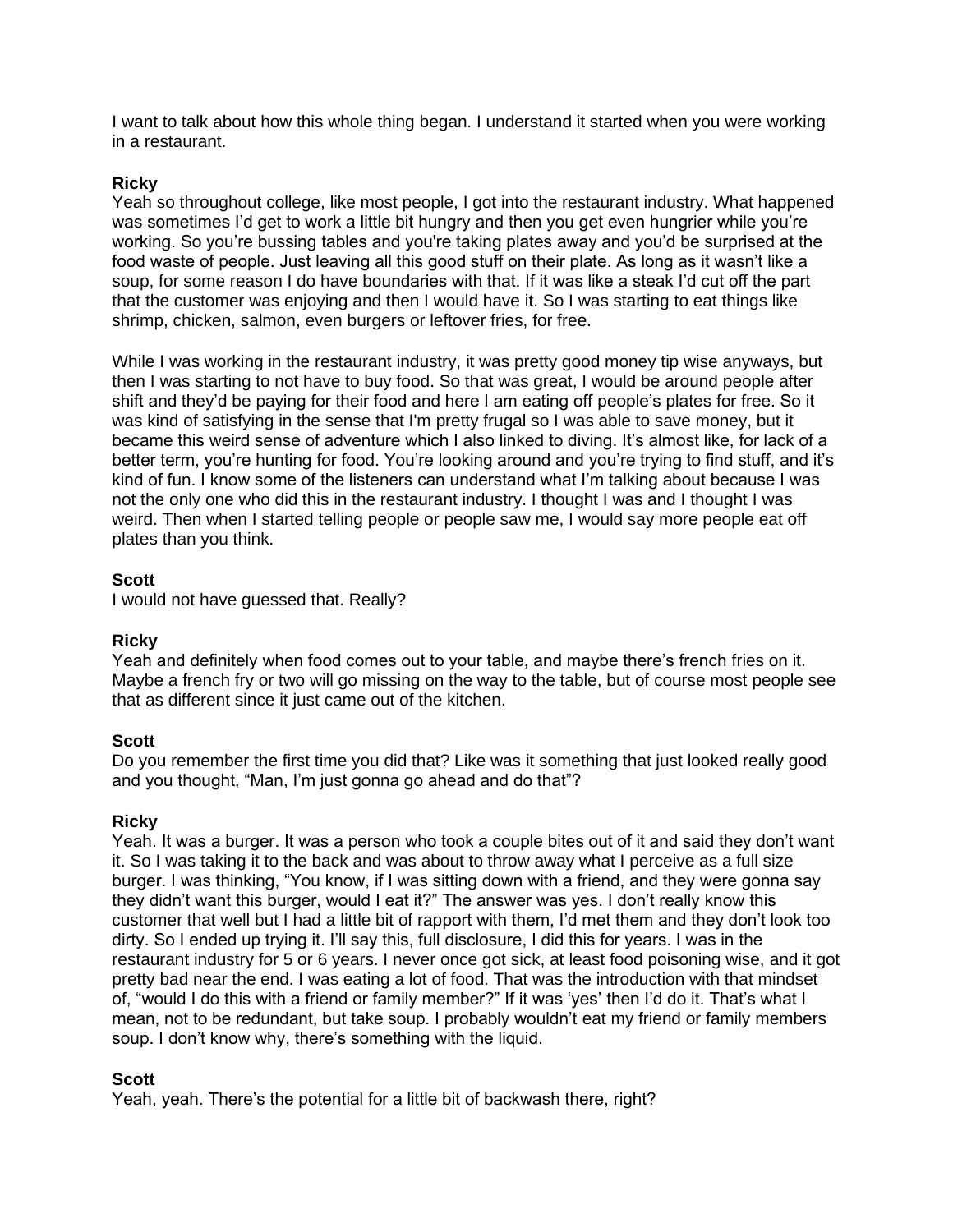## **Ricky**

There we go, yeah.

# **Scott**

I love that your standard for approval was that 'they didn't look that dirty.'

## **Ricky**

Exactly. Oh yeah.

## **Scott**

(laughs) Did the restaurant have a policy about this? Is there anything stated like 'don't do this' or 'do it'?

## **Ricky**

It's a health code violation. So say the restaurant didn't forbid it or whatever, you're definitely not supposed to. The thing is, the people who enforce health codes come around once a year, and they're not looking for things like that. You know when they're there and they are looking for things in the kitchen. They're not following employees around watching them. Since you know that they're there, my goodness are you just asking to both have the restaurant shut down and get fired and fined if you were to eat off a plate while they were present. Again though, it's like a one day event and you would never do that.

One time, I went to the back and my manager saw me in the hallway and I was trying to slam this food before I went back to my table and he just stared at me. He said, "Come here." He pulled me in his office and said, "Look, I don't ever want to see you doing that again. We could get shut down if you do that." He gave me the whole spiel, and I just nodded politely. I just didn't do it when he was around or waited until he wasn't in the area. It didn't scare me enough to make me stop, but management is not a fan of it. Like I said, I don't know how you feel about it hearing it, but people are usually grossed out as it is, let alone seeing their employees doing it.

## **Scott**

How did you get the first idea for dumpster diving? What was the leap in logic from eating the food left on the table to eating from the big dumpster out behind the restaurant?

## **Ricky**

I think to at least link kind of conceptually what I think is similar; it became very satisfying to eat for free. I can say with confidence, on my work days, my grocery or food bill was nothing. I didn't mind doing some intermittent fasting or if I had an early shift I would just eat at work. It became a consistent thing that I knew I could eat at work, so that was satisfying at least for me. Again, I'm a frugal guy so I was able to save money. Sometimes I would use to-go boxes and take food home. So my grocery bill was just dwindling, which again was satisfying. Getting this variety of food, it's kind of the sense of like, "I don't know what's coming next." It's a nice surprise if you will.

Then I was on a sub reddit that happened to be for dumpster diving. It just seemed so weird to me I thought this was for like thrown out furniture and what not. Sure enough there is a group of people that refuse to do what I do, but then they still dumpster dive. They consider themselves divers, but they only go for furniture or items they can resell or refurbish. They think what I do is disgusting. Then there's people that kind of do both. I would like to. I just don't know where to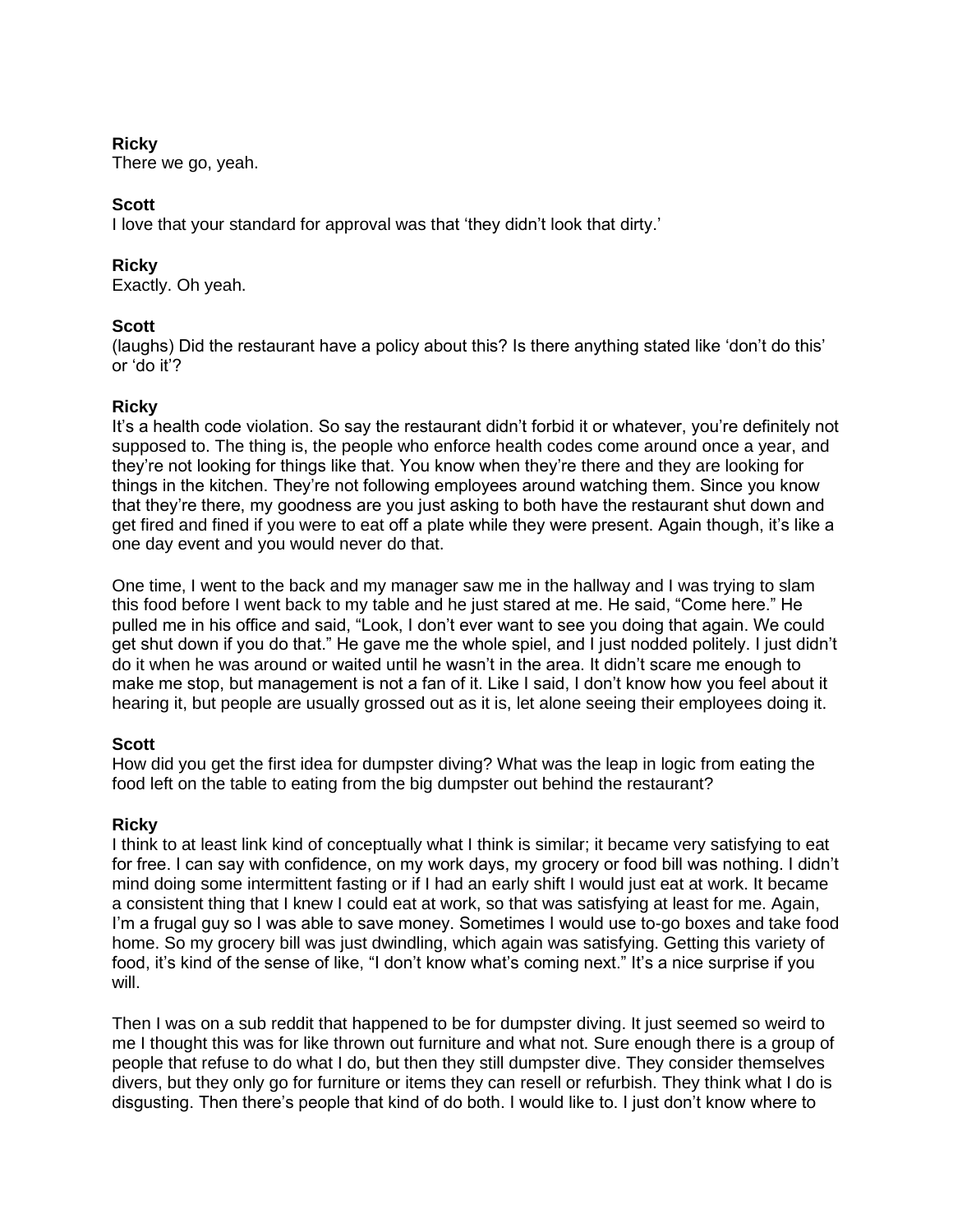find the furniture, it seems a little bit more difficult. So I was on the sub reddit and I thought, "You know there are some dumpsters near the gym I go to," because it was in a shopping center. I thought, "I'm just going to take a peek and see what's in there."

So I was walking to the gym and there's a dumpster that's associated with a pretty big chain grocery store and there was no lock on it. I will share in a second that that can become one of the frustrating things about this. So I went over and opened it up and there was an entire bag of bagels and donuts. It was full, there was no other trash around it or in it. It's as if somebody had literally put all of their pastries in a plastic bag. Well, a trash bag, but a lot of this is just mindset. So I reach in there and grab a donut and take a bite and it was delicious, and it was free! I also just happened to find this. It kind of feels like treasure hunting, finding this thing that you didn't expect. So that was a pleasant surprise. I ate it and that was my pre-workout for the gym. As I was walking away I thought, "That thing was full of donuts and bagels."

Then I just left and thought no biggie. I didn't feel grossed out because it wasn't touching any other trash and these are pastries not like raw meat. Have you ever eaten a pastry or bread that's been sitting out on your counter for a week? I know that I have. I didn't see any mold on it, and it wasn't stale. That is the shocking part about this, is the amount and types of food that these companies throw away. It is frustrating to be honest. So that's how it started.

## **Scott**

I'm just picturing reactions to people that are hearing this. Like you said, there are people who would think, "Man, there's nothing wrong with this food and it's free and tastes great. I can eat it and it's ok." Other people are thinking if they were to get something out of the dumpster and eat it, it would be like a little bit of their soul just died (laguhs). Like, "Where am I at in my life right now that I'm eating out of a dumpster?" But everything you're describing, you're right, it's a mindset. If somebody didn't know the difference between that and something somebody handed them inside the restaurant or inside the bakery, they really wouldn't know the difference. It's just mental.

### **Ricky**

It is funny, especially being in the restaurant industry for so long. Again, if you get a plate full of fries, a couple of those probably went missing to the kitchen staff before they reached you. It goes back to what I said, that satisfying feeling that I get overall; that's why I do it. Saving money is nice, don't get me wrong, but right now I can afford groceries so that's not the issue. I think that's pertinent because some people might be picturing me-

### **Scott**

Well of course! You're doing this kind of like a game sort of. Other people may be doing it because they really need the food. Do you ever run into people like that?

### **Ricky**

Yeah. That can be the embarrassing part, because I'm pulling up in my car. Time of day can be important. Sometimes it's better to do it during daytime hours or the middle of the day. People seem to be less suspicious if you can imagine that. They aren't really looking for trouble. If they see you and you look presentable and you're near a dumpster, they really just think you're throwing something away, so they move on. They don't stop and talk to you. I actually have never been talked to yet by a company or the people. I've gotten some weird looks, but when I'm doing it during the day nobody says anything. I'm being practical too, workers are busy, they're in the store doing things, that's also why I do it at that time.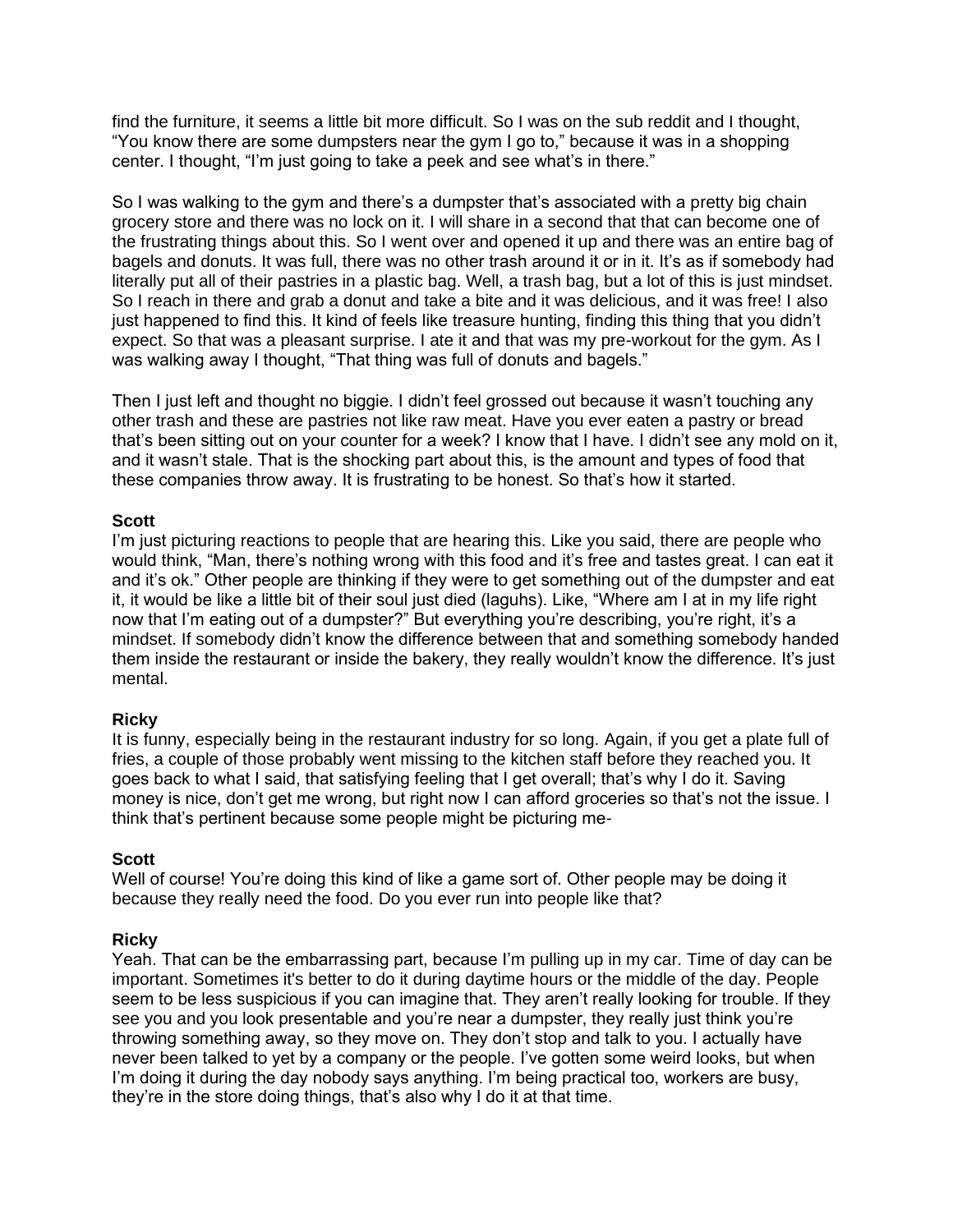At night though, it can be a better haul. Usually in these places, restaurants and grocery stores, they throw their food out at the end of the day. When I go at night, I'll pull up in my car and I've encountered some people who aren't in the same circumstances I am. They are homeless, they literally have shopping carts or bicycles. They usually have a headlamp. I use the light from my cell phone. So that illustrates the differences there. They are clearly homeless, so if I see them there I will just give them a nod and move on. I don't want them to think I'm security, and I'm also not trying to overstep, because they probably need it more than I do. Like I said, it's not a need for me. So when I encounter homeless people I try to be respectful and I don't engage with them. I don't want them to be freaked out, and I don't want them to think I'm overstepping on their turf. I'll either come back at a different time or go to a different spot.

## **Scott**

What are the actual legalities of this? Is it against the law or is it based on the local ordinances?

## **Ricky**

Here's what's tricky, and that's why I'm not telling anybody to do this. I think a lot of people have heard of certain case law where lawyers or attorneys have gotten documents out of trash cans and it's been upheld in court. My understanding with things like that is if the trash can is out on public property, then legally anybody has access to it. I don't know the verbiage that well, people will have to look it up. Here's the problem though, what I just described at that shopping center, is that public property?

## **Scott**

No it's not. Right.

### **Ricky**

So these dumpsters, to be honest, are almost entirely on public property. I at least wanted to clarify that. I'm not jumping gates or going over fences, there are dumpsters behind gates and fences, and I'm not going to go to those ones. That's another level of security and I don't want to put myself in a position where I could get in legal trouble. Essentially if the dumpster is out in the open, but again it's on the property of the shopping center, I think legally it's trespassing. It's not stealing because they are throwing it away, it's probably the trash companies at that point. I wish I had better answers for you. You'd think someone like me would be more well versed in that, but my understanding is that at the most it's trespassing.

However, that needs to come from the property manager. I do know that. Let's say a cop does come by and stop me, they're not gonna cite me because there is no victim in the crime. They will probably tell me, "You need to get out of here. This doesn't belong to you. This isn't yours." But their time of day is important so I think when you do it during the day there is less of a risk. If I'm pulling up in my car past midnight and rummaging through a dumpster, I'm probably going to get told to move along. That hasn't happened yet. From the stories I've read online, that's what happens. From what I've read, sometimes if you run into employees, sometimes they'll feel bad and they'll go get more stuff for you. They think, "Man this guy's dumpster diving, I've gotta go get him the good stuff from inside." So that can happen too. When I say it's a gray area, it's probably more black and white than what I'm saying. The best advice I saw online is, "It's only illegal if you get caught." That's why you've got to be careful.

One big thing I'll say about it, is there are lots of security cameras. I try to go to places that don't have security cameras in the back. It's kind of nice with Covid, we have to wear masks all the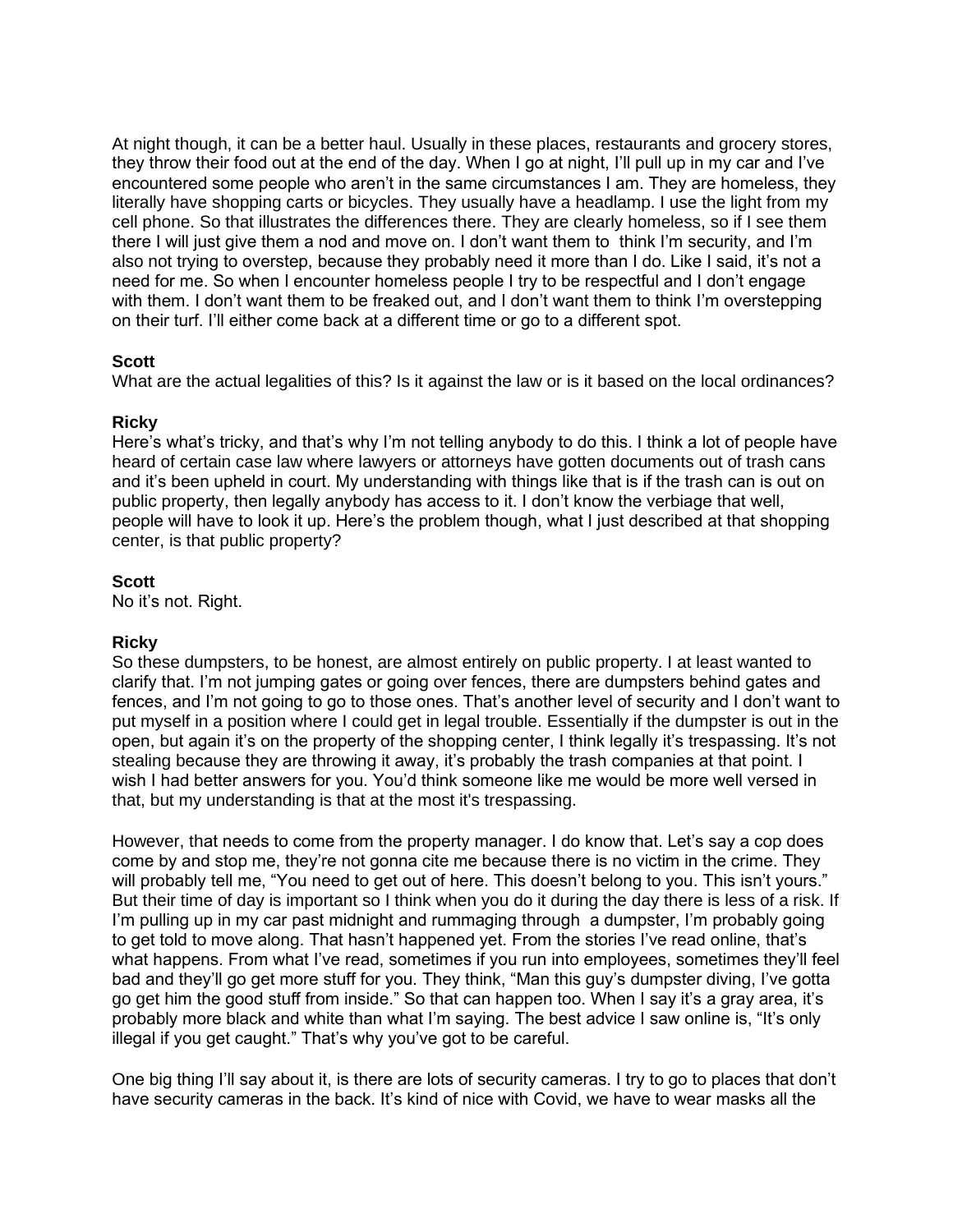time anyway, so my face is usually covered. I just don't really want to be reported. Not even just for me and my sake. Maybe loss prevention is watching and they call the cops; I'm just trying to lower my risks as much as possible. I almost entirely avoid spots that have cameras out back, whether they're working or not, I just don't want to deal with them.

## **Scott**

I like the idea of going during the day. It seems to me if I were going to do this, I would carry a clipboard around all the time, you know? That way people think, "Oh that guy's doing something official. He's supposed to be there carrying a clipboard."

## **Ricky**

Oh there you go yeah! I should have a disguise.

## **Scott**

Yeah, yeah. I've heard some people say on Youtube videos that they experiment with this. If you're carrying a ladder, you can get in anywhere. I saw these guys that walked into a movie theater carrying a ladder because they went anywhere they wanted to go because people assumed they were there to fix something. So sometimes hiding out in the open is the best concealment. When you do this, the phrase is "dumpster diving," do you actually get inside the dumpster? Or do you use some kind of grabber thing? How do you get all the stuff out?

## **Ricky**

Sometimes I just kind of jump and my waist will teeter on the edge. I'll do a balancing act if you will, and I'll reach it if it's high enough. Sometimes it's so high you can just stand outside and reach up for stuff. What I've found though is some of these dumpsters are rather large and the difficult part can be getting the stuff out. If you don't have a box or shopping bag, you're carrying all that stuff out. You can imagine, the lids on these things are already 4.5 feet high, you can't set it down on the ground, then you have to climb out. It takes what I think of as some skill, but it probably doesn't really look graceful when I'm doing it.

### **Scott**

Once you've had a little bit of practice it probably feels like second nature.

### **Ricky**

It feels like it, yeah.

### **Scott**

So you tried out this one and found these bagels and donuts, how did you expand from there?

## **Ricky**

That happened and I had my gym session. So when I was going home I was thinking to myself, "Wait, I'm in the shopping center pretty often throughout the week." I started thinking about the different food shops there. I realized there were more than I thought. Especially when you're not thinking of buying the stuff, you're looking for free stuff. So I would check behind pizza shops too. The place I found the donuts was outside a grocery store, but there is a specialty donut shop too which is my favorite spot now. Then there's the quintessential Starbucks and other various places like that. So I thought, "I'm going to check this out the next day and see what I can do with this." I went back the next day and low and behold the grocery store dumpster was locked, and I thought, "What the heck?" We were talking about the legality before, if something is locked, don't try to get in it. That is definitely saying, "We don't want you inside this."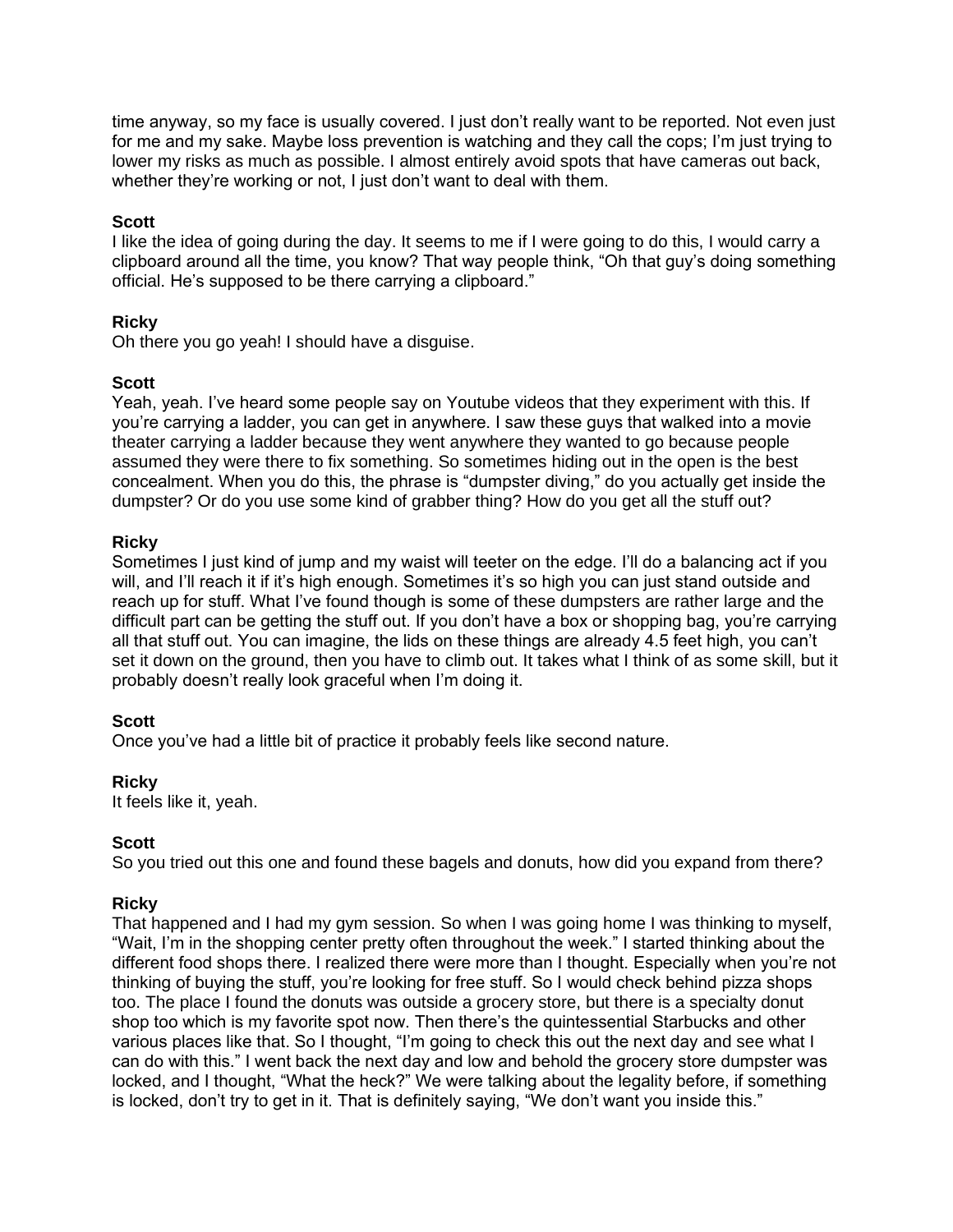I thought, "I'm not going to tempt fate, I'm just going to walk away from it. That donut was pretty good yesterday. I wonder what the donut shop does with their donuts." I felt like I had hit a goldmine, that's why I keep saying this is like treasure hunting. I pulled out a similar looking trash bag, and I opened up and this thing is filled to the brim of any kind of donut you can think of. Maple frosting, powdered sugar, jelly filled, all this stuff. I struggle with binge eating as it is and I just went to town. I think I had 8 donuts until I realized what I was doing to myself. If you can picture it, there were like 50-60 donuts in there. I had to ask myself an important question. I may have hit an unlimited food source. That's how I was feeling even just in that moment. This was a lot of food.

## **Scott**

That's more than one gym workout for sure.

## **Ricky**

There you go. So I thought, "I'm going to pack some of these up for later." What's nice about these donut shops is there is parchment paper and stuff like that too. So I wrapped a few up and then I still went to the gym. It sounds so bad because I'm eating donuts, but I went and got my workout in and then I left. Then I thought, "Wait a minute I only checked 2 dumpsters. There are more here." There happens to be a barbeque spot that smokes their own meat. I thought, "Man barbeque sounds amazing." I didn't think I was going to get anything, honestly my mindset was that beggars can't be choosers.

I went over to the barbeque spot and looked in their dumpster and there was a bag full of aluminum foil. My first thought was that it was trash. Then I remembered that when people smoke meat they usually use aluminum foil. So I hopped in there and opened that up and it was all of their burnt meat. Like meat that's overcooked and dried out and now they don't want it. I'm telling you again, I used to eat off restaurant tables, but this was untouched meat. It was full slabs of ribs, pork shoulder and brisket. It's as good as it sounds, but it's definitely overcooked. I could tell that this was essentially stuff that was thrown out with that intention. The food was still warm though, because it was wrapped up in aluminum foil, and it's delicious.

I was still full from the baker's dozen that I just ate earlier. I thought, "You know, I'm just going to wrap this up and take it home." Now I'm going home with a handful of donuts and honestly probably a pound or two of good barbeque meat. I brought it home and I knew I wasn't going to get through all of it so I put some in the fridge and some in the freezer. I was sitting there thinking, "I don't need to go grocery shopping for the next few days." That hit me early on, within the first 2 days of me doing this.

### **Scott**

That's part of what I was going to ask you is what your theory is on why this stuff is thrown out. In this case with the meat it was because it was overcooked. With prepackaged food or donuts and bagels, is it because they've expired past the date? Or is it something else?

### **Ricky**

It's fascinating to me because of the range of food I get. I could probably stock shelves with the amount of chips that I have. The reason those chips were getting thrown away is because they have a 'best by' date. I don't know how familiar people are with some of these dates, but 'best by' does not mean expired. It literally just means that the quality of the product is the best by this date. I've actually heard of other countries actually selling this food at a discounted price. Even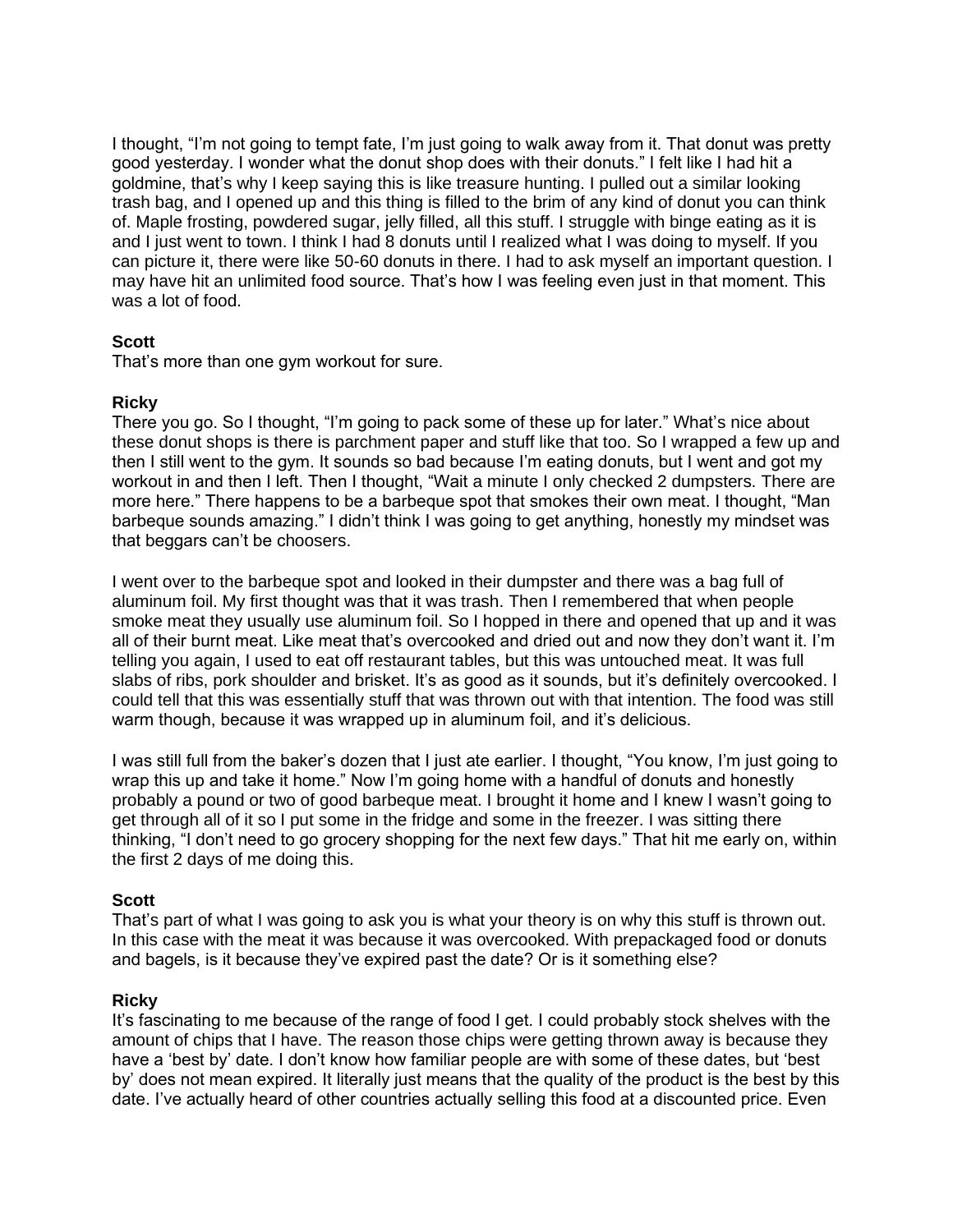your bigger chains will have their discount shelves. When you look at the dates, whenever it reaches that date or past they get rid of the food. Usually those discount shelves are approaching a couple days of that date. With the chips that I have, yeah full disclosure, they're past the 'best by' date. They're also sealed and highly processed. So when I open them, you can't tell the difference. So that's at least the case with those.

When it comes to other things- and Starbucks has become one of my favorites, and I actually worked there when I was younger- they put stickers on their packaged food items. That's more of a 'best by' date but they treat it like an expiration. So they will throw out their food that has just not sold. It's packaged and sealed. I'm talking about a sausage sandwich or something like that. So if they don't sell by the date they throw it away, and it's not expired in the sense that the food hasn't gone bad. They're just afraid of selling it to somebody, then eating it and getting sick and then suing them. So rather than deal with that they just get rid of it.

Then there is food that has an actual expiration date and you have to be careful with that. Most people have eaten food past the expiration date and it's typically safe. However I do think some of those dates should be abided by; especially when talking about meat products. So those are the ranges of things that you get. You get familiar with the food and companies and their policies on dates on their foods.

## **Scott**

Yeah. I think some people can place too much emphasis on an expiration date. It's not like at midnight that day all of the sudden it's bad. I think when they make those dates they probably pack a little bit of margin in there as well because some people are going to go and eat it past that date anyway.

So with all this food right off the bat, what's going through your head? You must be thinking, "Man, I'm never gonna have to buy food again."

## **Ricky**

Right. Speaking from a frugal mindset I first thought that this was going to help my budget, which was going to be great. Fitness is very important to me and staying in good shape. So what I realized was that I almost have to be careful. So this kind of became just like another errand. At first it was like a game but now it's sort of this adventure but also with a sense of duty. I don't want to be just another consumer essentially just adding to that problem. Of course I have heard a story of somebody not eating their food and then grandma saying, "Finish your food, there's people starving in Africa." Then the person responds, "Well then send it to Africa." I don't live in Africa so I can't help those starving people, but we can still do something on our end. There's also the impact on the environment. If you can imagine that all this food getting thrown out was actually used, we could produce less food which would also help our carbon imprint.

Holistically, was that my mindset from the beginning? Absolutely not. I'm not trying to say I'm a great person, but as time has gone on and I've looked more into this, it's kind of become bigger in that sense. My mindset has expanded to different areas and it had become satisfying in those different ways as well.

### **Scott**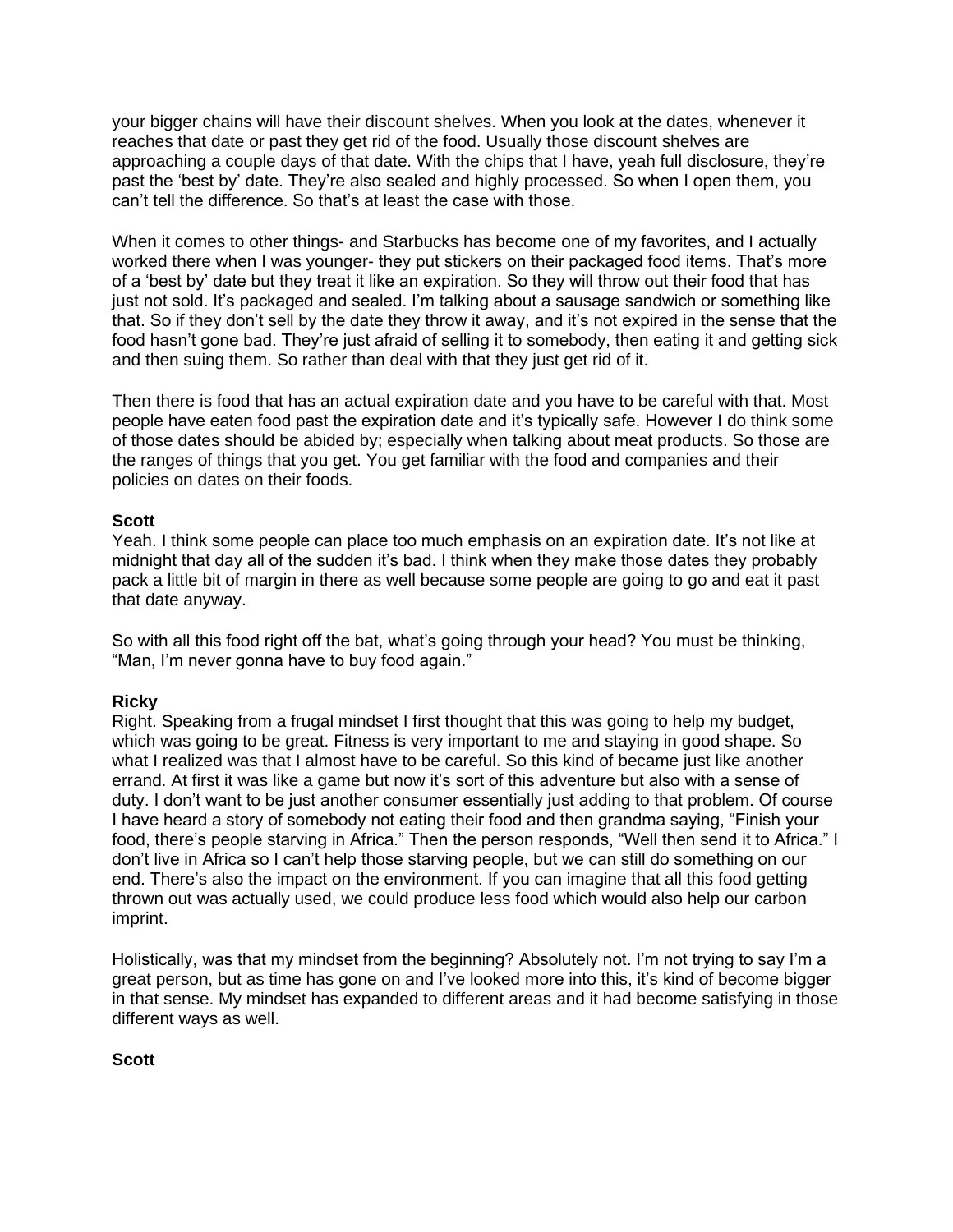Yeah I can see the socially conscious aspect makes it easier to rationalize doing something that you want to do anyway. As an educated person, you're kind of like me in that you like to strategize, and you brought a spreadsheet in to us. What's on that spreadsheet?

## **Ricky**

It's a Google Sheet because I love Google Drive. So I noticed that some of these dumpsters were locked and I would think, "Well, I don't want to come back here." I said that I was just doing the shopping center but then I will also pull my car up to different places too. I will check out other establishments, primarily certain grocery stores that are better than others. Pastry shops are fantastic. I'll even go to certain fast food places, and pizza is also one of my favorite places that I go to.

Going to all these different places I realize the trash pickup days are all different from each house. The city doesn't contract trash pickup so we have to get it on our own. So cans get put out Sunday, Monday, Tuesday, any day really.

## **Scott**

Oh so it's private companies and they go by their own schedule.

## **Ricky**

Exactly. I've noticed all these spots throughout the area do that as well for the businesses. One day it'll be a jackpot and I'll have all the food in the world in there, but then other days it's empty. That can be frustrating because in some sense I'm just wasting my time. Then again it's a sense of adventure and when I roll up and they are empty it's such a disappointment, essentially blue balls from dumpster diving.

I didn't want to do that anymore, so I made this spreadsheet. I kept track of the company, where the dumpster was at, and then kept track of the good days. If Monday was a good day I would put 'M.' Then I had another column for when it's empty, so if it was empty on a Tuesday I would put a 'T' in that column. I also started jotting down what I was getting from each store. It was simple but it helped me stay organized and helped me streamline this to the point that I don't have to check out new spots now. I'm pretty self sustainable where I'm at and I don't have to waste the time of checking different spots and getting frustrated.

### **Scott**

It's like somebody that fishes. Now that you've been to all the places many times you know where all the good spots are. No point in wasting time experimenting.

### **Ricky**

I appreciate the positive spin because I will tell you that not everybody views this in such a good light.

### **Scott**

Well, personally I'm not sure that I would do it, I do find it really interesting though. I wish I knew someone who was into it like you are that lived here locally in the Tampa Bay area. If anybody is listening and lives in the area, I'd like to just accompany you sometime just to watch and see what you find.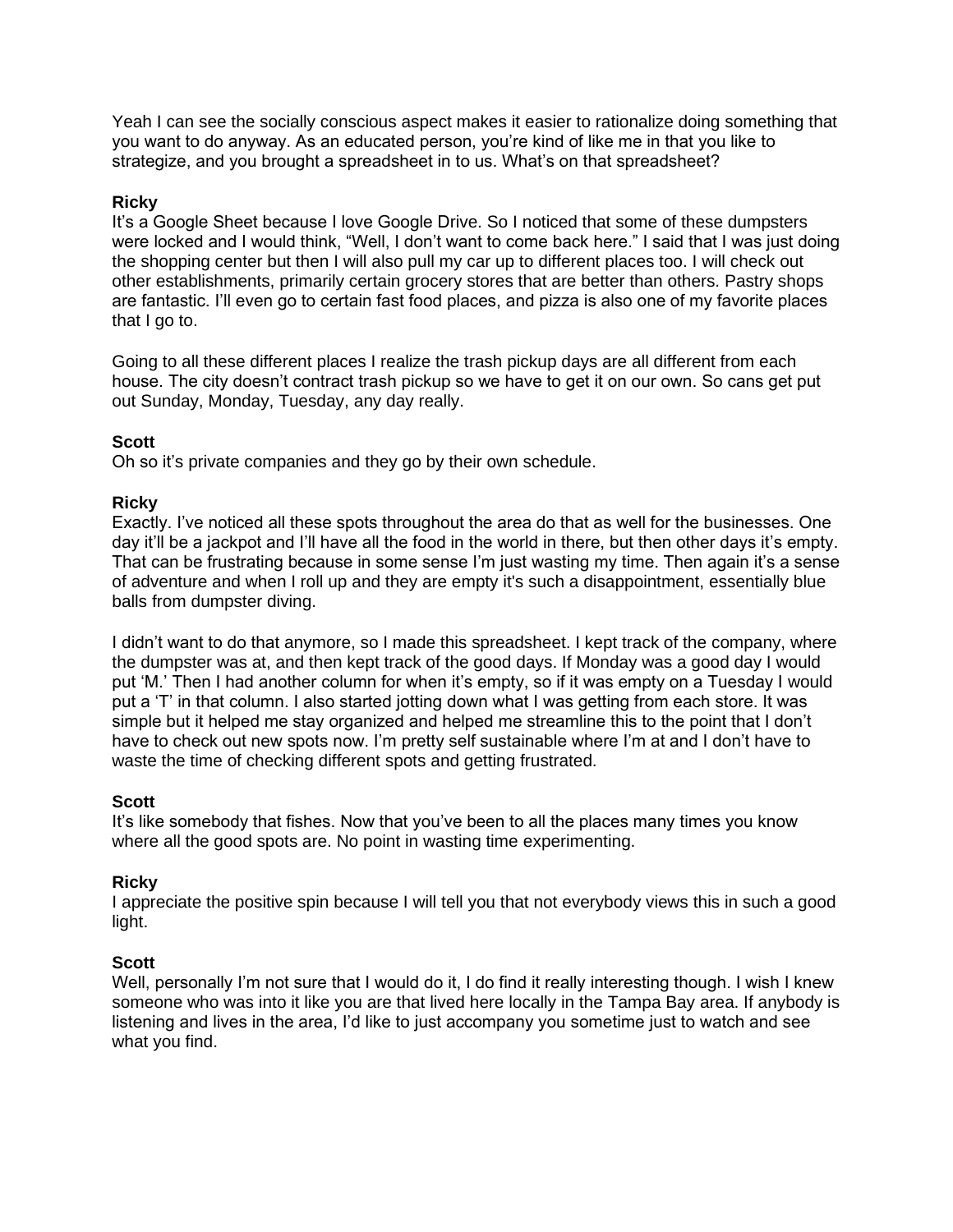When you're out exploring, do you have guidelines like, one thing touching another or certain types of food? You mentioned soup earlier off the restaurant table. Are there certain foods like that that you just won't take?

## **Ricky**

Yeah I do. Really quick though, when it comes to things like food waste, it would behoove some of the listeners if they just want to YouTube 'dumpster diving' or 'freegan,' seeing the amount of food that gets thrown out is pretty sad.

So when it comes to produce I usually stick to things with a skin. I am still going through an insane amount of bananas, I actually had to freeze a lot of them. A freezer is your best friend when it comes to this kind of stuff. So bananas are great since you have to peel them. I also do melons and even apples and stuff, because a lot of this is in the produce box still. What I'll do is I'll rummage around and if anything has a mark or a bruise on it I'll toss it. I'm going to tell you though, you would be shocked at how good of a condition these fruits and vegetables can be in. I'll get potatoes and all kinds of things. I'll scrub them and clean them really well before inspecting them. Those are the kinds of things I will get so long as it's on the top and packaged or obviously not touching other trash or the ground or the dumpster.

### **Scott**

I know some grocery stores in the produce department, if there's a fruit or a vegetable or something that is perfectly good and fresh but it's an odd shape, they'll throw it out. They know people will look at that and think it's different or odd and it won't sell. So there's no point in even keeping it, which is kind of crazy.

As a married person, I have to think of this question. What does your wife think about this hobby? How did you tell her about it?

### **Ricky**

That would've been the wise choice I found later. Early on, at a specialty food store, I got off a late shift at work and I was usually home around 1 a.m. It was around 1:30 or 2 because I was rummaging around so it took me longer to get home. I found a few good things in there, which saved me, and I'll tell you why. So I get home and I'm unloading my finds, and my wife who is usually asleep by the time I get home, stormed out of the bedroom. I thought something was wrong. She comes out to the kitchen with her arms folded and she says, "Where were you?" I was so ashamed of where I actually was, I pretty much lied and said, "I don't know what you're talking about honey. I was at work tonight. You knew that." She said, "You're over an hour late. Where were you?" I was like, "I worked tonight, I'm home now. I don't see what the issue is."

So she and I happened to share our locations on our phone, not for a bad reason, we just like to know where each other is if we need to. She says, "I looked at where you were. What were you doing? Were you doing drugs? Were you with somebody?" For a second, letting my wife think I was cheating on her as opposed to dumpster diving, was kind of tempting and I almost left it at that. I said, "No honey, I can assure you it's neither of those things. I'm not doing drugs or cheating on you. I was just late at work." She said, "No you weren't, I saw where you were."

Then she looked down at the table and she saw that I had quite a few food products in front of me. She was really confused. Stores were closed, there's food products in front of me, I wasn't home on time and I was in a weird location. I said, "Ok, you know what, if you want me just to be honest. I'm sorry, I was looking through this store's trash." She said, "Wait. You were dumpster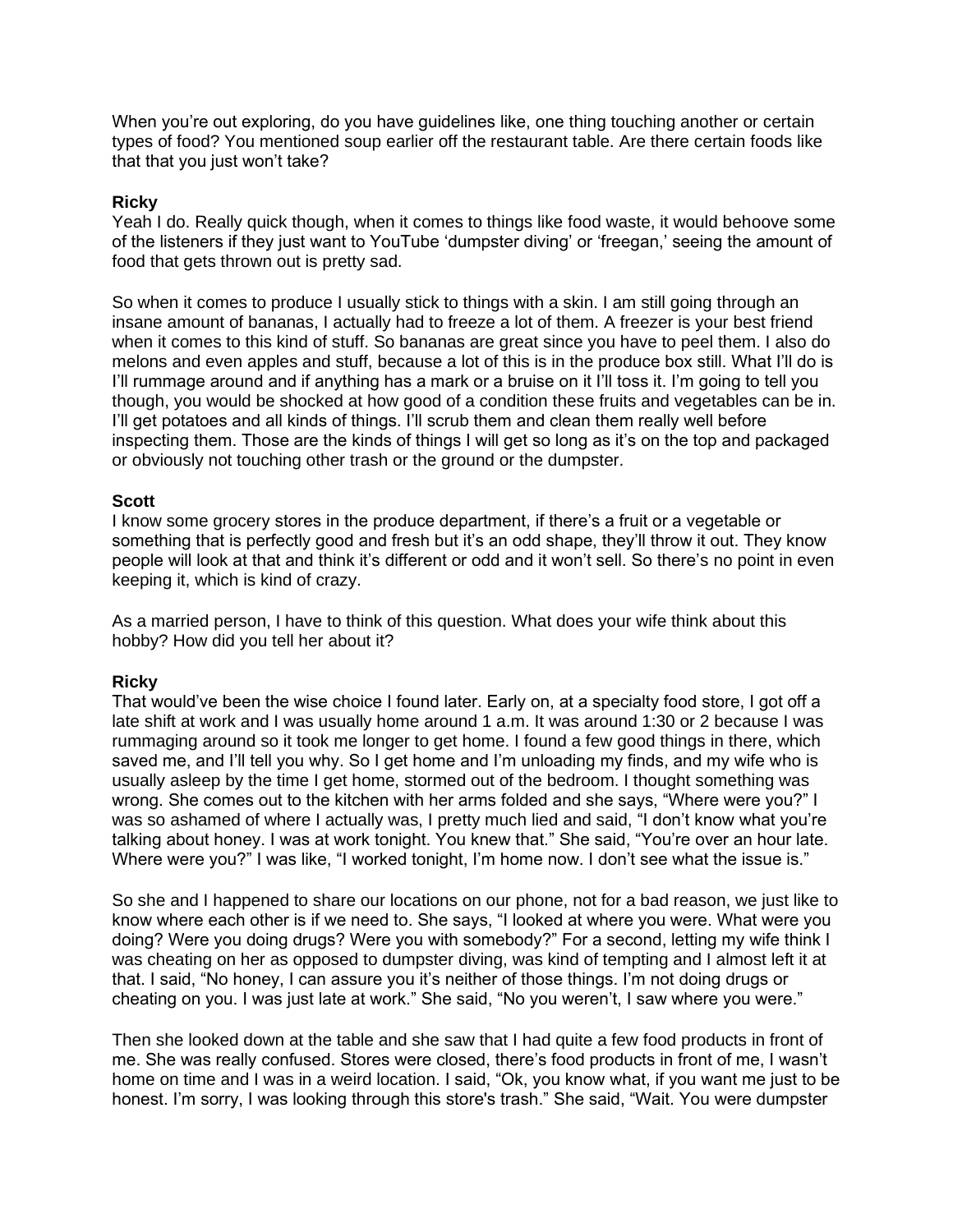diving?" I didn't like that she called it that because then I felt dirty. I said, "Well, I mean this food was getting thrown out and it wasn't touching other trash, but sure, it happened to be in a dumpster." She was relieved and disgusted at the same time. She was not thrilled but she said, "I'm going to bed. You can tell me about this tomorrow."

Thankfully I'm still married and she didn't file for divorce after that. She was not exactly happy that this was something I started doing.

### **Scott**

I'm really curious about the conversation the next morning. You had all night to formulate the arguments as to why it was ok, but did she buy that?

## **Ricky**

Yeah, I mean it's a lot of the stuff I've already said on here. You don't know where you get all your food from. I said, "If you were there you'd understand. I'm not literally digging through trash on trash on trash. This is fresh food touching fresh food." As I'm explaining it to her she said, "Whatever, it's disgusting."

Later however, what I said about the produce that has skins on it came into play. I started bringing home avocados and different things like that. You don't eat the skin of an avocado, so products of things that she is going to eat that may have touched trash she won't eat, but something like a banana she can peel off the outside and she knows it's safe. She's been open to having some of the things that I bring home. There are other things that she simply won't have. Although she doesn't find it the most attractive quality about me, she knew what I was doing in the restaurant industry and it was the same thing. She told me all the time, "You're disgusting. You're a trash panda, like a raccoon." She would still kiss me at night as long as I brush my teeth well. She knew what was happening at the restaurant and she knows what I'm doing now. She knows that I have those rough guidelines in place so she's ok with it. We don't tell our friends about it but it is what it is at this point.

### **Scott**

I think she's a keeper.

### **Ricky**

(laughs) I mean I don't know who else is gonna take me so yeah.

### **Scott**

(laughs) You mentioned you don't tell your friend about this. That's part of what fascinates me is the social stigma. Do any of your friends know or your coworkers or anyone?

### **Ricky**

I was actually going to open up and share with a couple friends who I'm both close with and I happened to work with in the restaurant industry. They have a similar mindset so I know they aren't going to look at me and think, "You what?!" They would at least relate, they may still judge me I don't know, but they're my best friends so they aren't going anywhere. I want to tell a few of them. Other people in my work circles and church circles though, no. I don't tell a soul. It's funny, it's not that I'm ashamed of it at all, I actually think it's fun and I feel like I wouldn't mind telling people. The social stigma though is to a degree that even though I'm not ashamed, if I feel like if anybody at work finds out I feel like I might get fired. Today with a lot of the society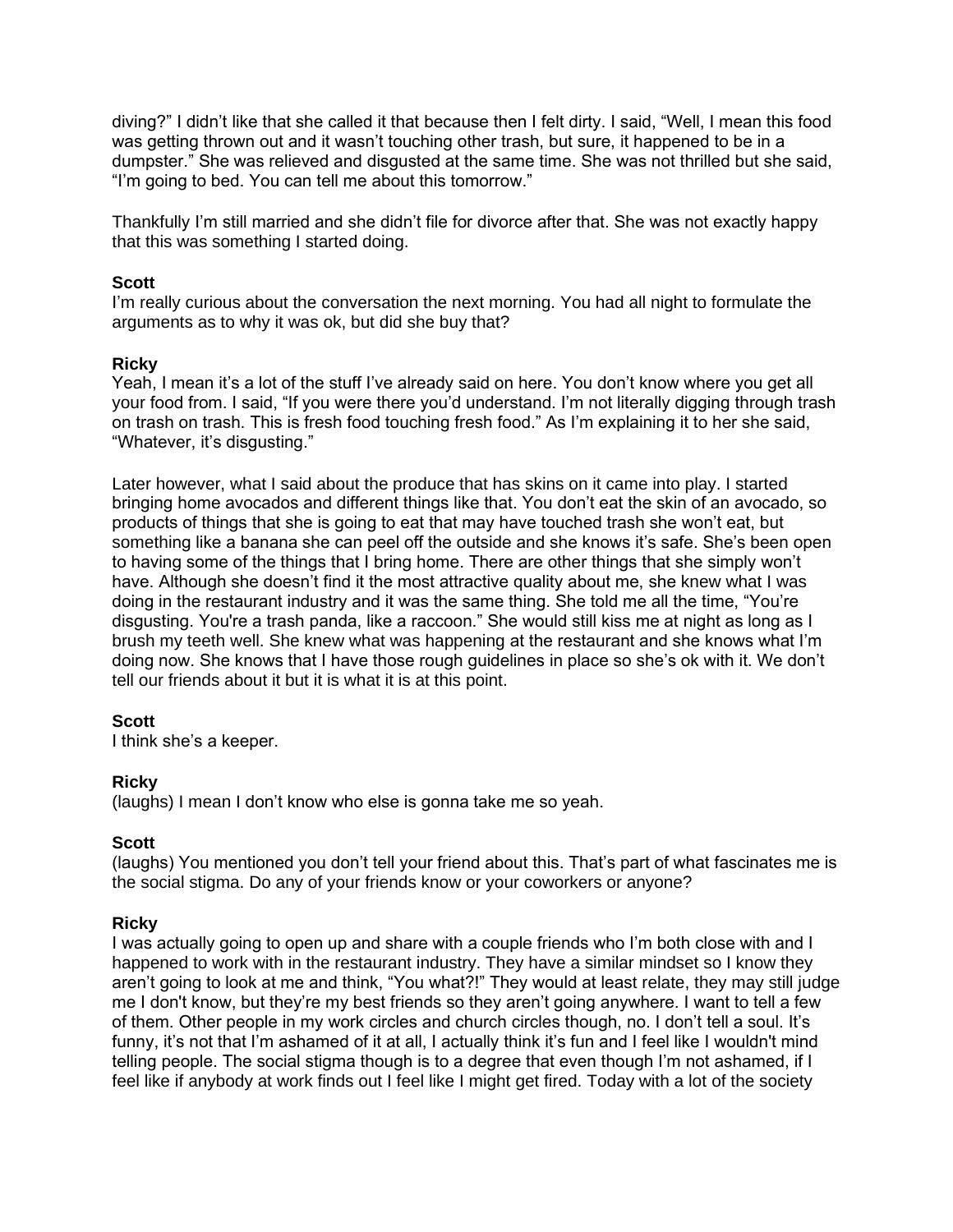having backlash over things like a social media post, where people can lose their jobs over an opinion on social media.

### **Scott**

That's right and it can happen so unexpectedly, then all of the sudden you're out of a job. What if you invited your boss or your supervisor over for dinner and some of the food served was from a dumpster. I guess the first question is do you serve that food to guests and then do you tell them where it came from?

### **Ricky**

Yeah there are some ethical dilemmas that come from this.

### **Scott**

That would be quite a dilemma. You know in your heart and mind that this food is safe, good and nutritious. If I were a guest in somebody's home and that was what was served I probably wouldn't want to know.

### **Ricky**

Well that helps me a little bit. I will say, when somebody makes you a dish you aren't asking, "Where did you get this?" It's usually, "How'd you make this? Where's the recipe?" I have never served the produce that I've described. But I'll be honest with you, these pre-packaged things like the chips, I actually gave some of these bags of chips away to friends. The way I worded it, I hope I wasn't being dishonest, was to say, "Hey, these were bags of chips that my local grocery store was throwing out and I'm not gonna eat all of them." So I've actually been able to give these away to families in need. I'm part of a FaceBook group where we trade things for free and give things away for free. Full disclosure, I have given the chips away because I have too much. I felt ok about that. These are things that are packaged and sealed and they aren't expired so nobody's going to get sick from it. I do think I'm helping people out who need the food.

I have those boundaries in place there. I'm kind of in between, "What if I do have dinner and have people over? Do I use some of this food to cook with? I'm eating it and I'm fine. My wife eats some of it and she's fine." I don't know, I'm still kind of on the fence with that one. So don't come over for dinner, that's I guess where we're at.

### **Scott**

I just find it so fascinating. Dumpster diving really is a subculture. I know there's a whole subreddit dedicated to it. Have you ever met, aside from the homeless people you encounter, have you ever met other people who do it on the same level as you do? Who maybe doesn't need to do it but just likes doing it?

### **Ricky**

I haven't yet. I don't live in a big city. Some of these videos of people online, in New York specifically, there are groups of people who go out in small numbers and do this together and have a dinner party with the food that they find. Even that sense of community is endearing when I see that, it's pretty cool.

### **Scott**

Everybody has to have their social circle right?

### **Ricky**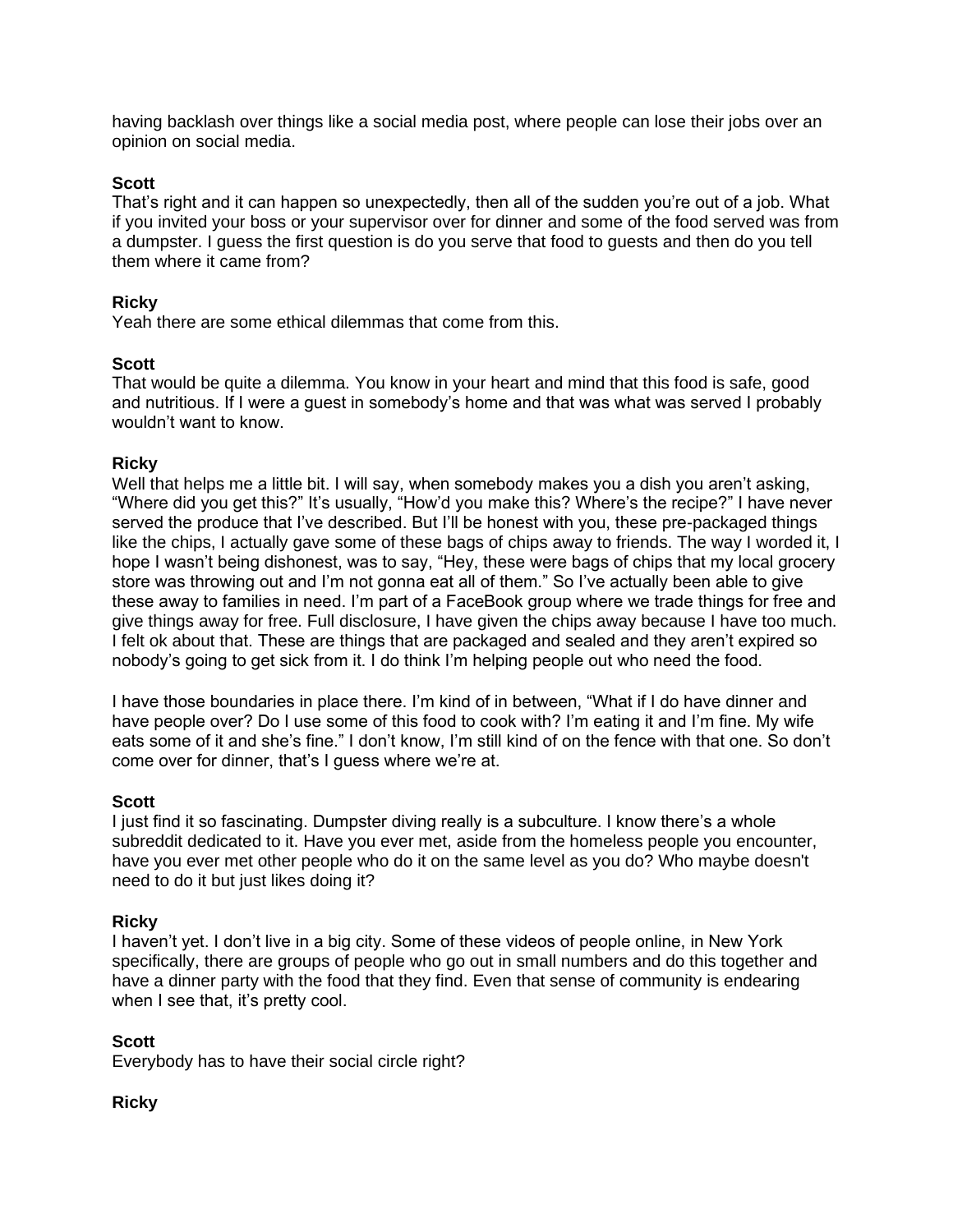We need friends. Nothing like that in my area, but I don't live in a big city. I don't live in a small town either. I think if I lived in a bigger city I would do that. With my schedule and the area I'm in I haven't found that yet. Again we go back to the stigma, my neighbors or friends that live nearby, I don't see me convincing them to come along. Or say I do get a husband to come with me, well my wife was open to it but I don't know what their spouse is going to think. That's a whole other can of worms, so I haven't done that yet. Those best friends I was describing though, if they want to join me the more the merrier. I can only take so much home and my freezer is full. I have no joke contemplated getting a chest freezer for this.

## **Scott**

That was one of my next questions. What does your food inventory look like right now?

## **Ricky**

I got a full stock of potatoes, berries. I just finished my apples. I'm eating, surprisingly, healthier than I ever have been. It sounds paradoxical or ironic. In my freezer I have lots of lunch meat and the barbeque meat that I talked about. At that specialty store I got some pre-made quiches and they look so good I'm excited to reheat them. You get really good at that by the way, finding ways to reheat things. Using the oven, microwave or stovetop. Our downstairs freezer has more of the sweets and pastries. I try to keep those away from me, if they're out of sight they're out of mind. If they're in front of me I'm going to eat them. I came across a lot of pizza that's in the freezer along with other products like that.

It came to a point where I have to slow down because I have to eat the food that I have. I've been able to get a slow rotation of refrigerated food and food that I freeze. My freezer is full right now though so I need to start eating it.

### **Scott**

I gotta think about you in your mindset, when you think about your freezer or fridge or pantry are all full and you can't take anything in, you have to be thinking, "Man I know there is food in those dumpsters and it's just going to waste! Nobody is going to get it and I don't have room for it."

## **Ricky**

Yeah that does go through my mind. It goes through both sides. One side is, "All this food is being wasted and there are people who are hungry and could use it." Then there's the other side of, "I could be getting this. I just don't have room for it." I don't want to create the same issue where I'm wasting things, but that's the dilemma. I wasn't the one who was initially causing the waste. You're preaching to the choir on that one, I definitely think that.

### **Scott**

You're certainly doing more than your fair share of trying to save what you can, that's for sure.

## **Ricky**

Thank you. You view me in such a positive light and I definitely don't feel that way when I describe this so thank you. I appreciate it.

I do try to look at every situation with an open mind. I like to think that I'm most likely persuaded by facts and evidence. But in this case, I don't think dumpster diving is going to be my new hobby. I love how Ricky has really gotten into it and looks at it like treasure hunting, because he never really knows what he's gonna discover. But, it's just not for everyone, and that's fine.

\_\_\_\_\_\_\_\_\_\_\_\_\_\_\_\_\_\_\_\_\_\_\_\_\_\_\_\_\_\_\_\_\_\_\_\_\_\_\_\_\_\_\_\_\_\_\_\_\_\_\_\_\_\_\_\_\_\_\_\_\_\_\_\_\_\_\_\_\_\_\_\_\_\_\_\_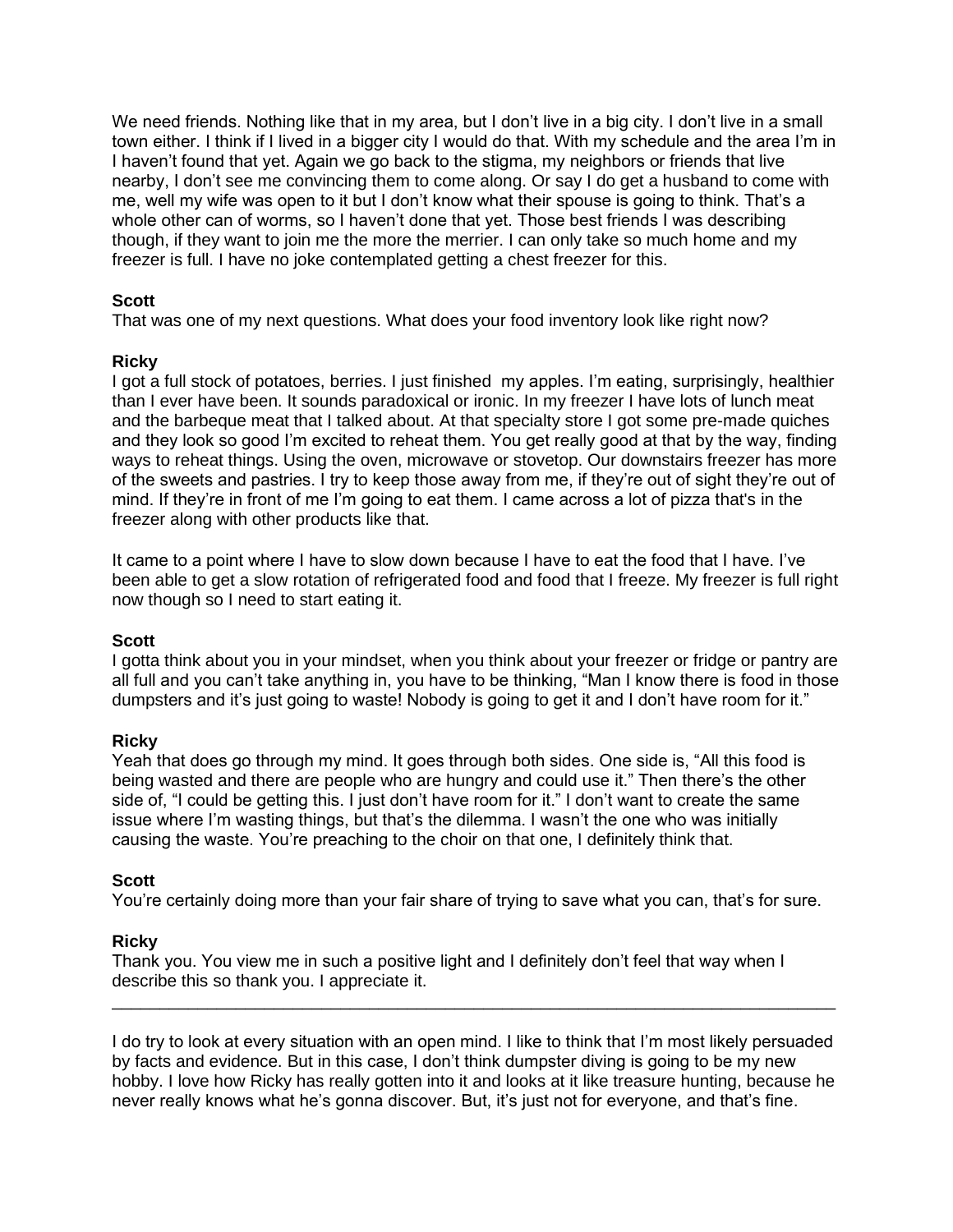If you want to learn more about the dumpster diving subculture, and see pictures of what other divers are finding, I recommend the subreddit r/DumpsterDiving, all one word. I'll link to it in the show notes. The people who post in that group, they are serious about this, and they love their dumpsters.

And if you're one of those people who maybe at some point has said, "Yeah, I'll try anything once" then you might be interested in one of my past episodes. It's episode 28, called "Shiny ate his own foot". It's the story of a man who invited his group of friends to participate in something that very few people have ever experienced, and most people would probably not want to. Here's a 23 second clip from that episode:

### **Shiny**

I don't remember exactly how that conversation came about. I do remember I started texting people and saying, "Hey, remember how we always joked about this? What would you all think if we tried it out?" Much to my surprise I had a reasonable turnaround of people who were like, "Yep, let's do it."

We've had a LOT of new subscribers to the show recently, and I want to welcome you to the podcast if you're just now discovering it. My goal with this show is to never be boring. When you subscribe, and you look at your phone and see that a new episode is released, I want you to read the title for the new one and think "Oh wow, I HAVE to hear this story."

And if you want to actually get in on the discussion of each episode, along with other thoughtprovoking conversations, please come over to our private Facebook group. At the moment there are over 1300 people in there, and new listeners are joining every single day. You can get in at WhatWasThatLike.com/Facebook.

And now we'll close out this episode with this week's Listener Story! Stay safe, and I'll see you next time.

\_\_\_\_\_\_\_\_\_\_\_\_\_\_\_\_\_\_\_\_\_\_\_\_\_\_\_\_\_\_\_\_\_\_\_\_\_\_\_\_\_\_\_\_\_\_\_\_\_\_\_\_\_\_\_\_\_\_\_\_\_\_\_\_\_\_\_\_\_\_\_\_\_\_\_\_

#### **Caller**

It was early 1986 and my girlfriend and I lived in a very small town in northern Wisconsin. We decided to move to Minneapolis. We were musicians at the time and Minneapolis was in the Purple Rain phase, it was a global phenomenon and we wanted to get a piece of that action. We moved down there with my sister in south Minneapolis towards the inner city in the Steven's Park community in a big brownstone building. Steven's Park was a dangerous area, but we didn't know that we were quite naive little country bumpkins with no street smarts whatsoever. We were bulletproof and didn't know any better so we took a lot of risks, as we all do.

In that area it turns out there had been a couple murders. What the perpatrator did was ring the buzzer on these brownstone buildings and when he would get in he would get up to his evil deeds which was breaking into somebody's apartment and then murdering the people. Pretty nasty stuff. We moved about 2 blocks away towards the Museum Institute of Arts, a huge museum down there. The apartment complex we moved into was a small affair. Only 8 units, 4 on the bottom and 4 on the top. It was a 1920s or 1930s art deco building. The front was all plate glass, quite beautiful. The owner didn't want to put locks on the doors because they were solid glass. So we were the only building in south Minneapolis without security doors, which was very very unsafe.